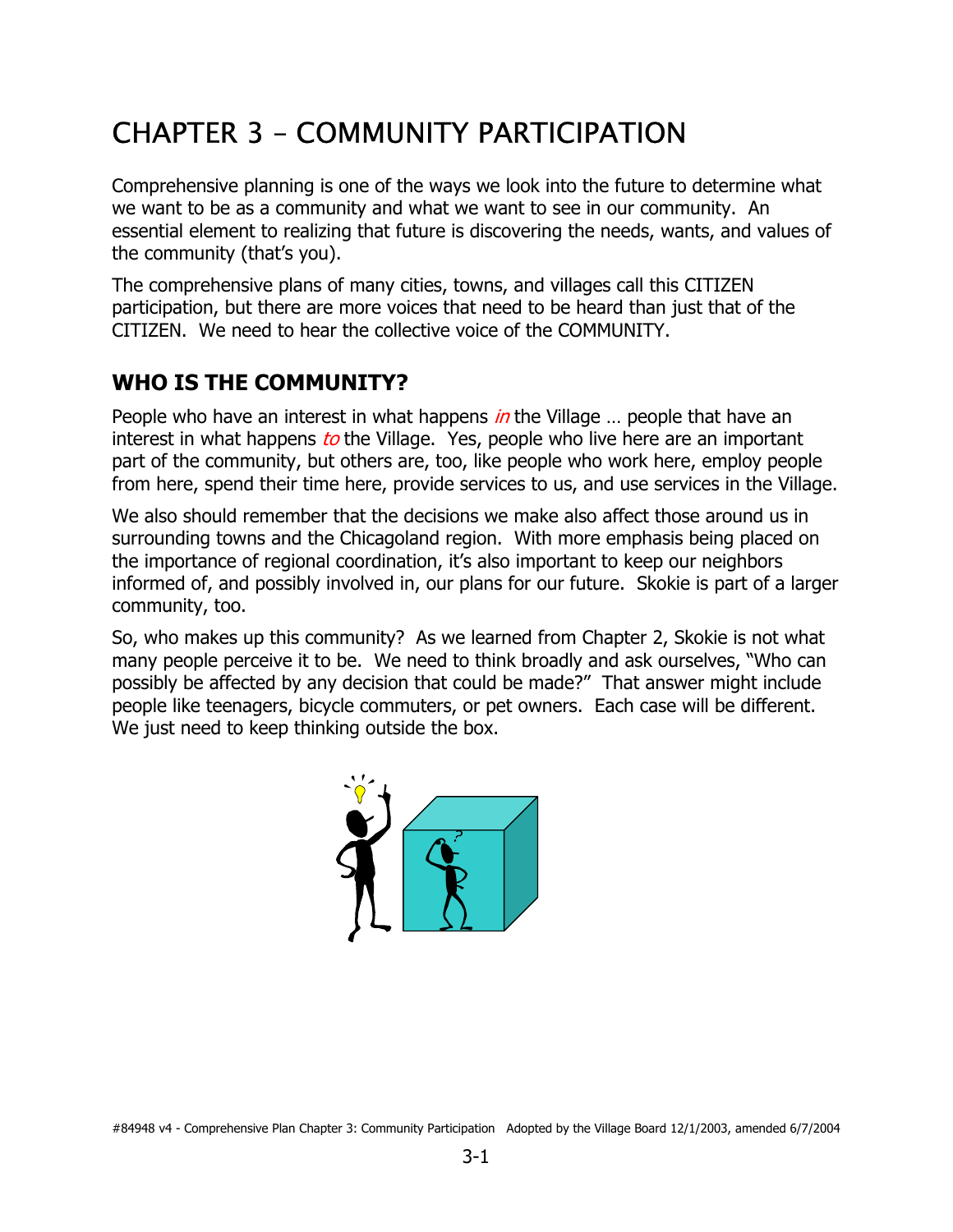### **WHY IS COMMUNITY PARTICIPATION IMPORTANT?**

Getting as many people as possible to the table to talk (and maybe eat!) helps us to really understand the issues so we can make better informed decisions.

We are able to find out what people *actually value* rather than what we think they value. The community then has a voice in the operation of our government and the development of our built environment. The final decision-makers, policy-makers, developers, and investors can then hear issues and concerns voiced by their constituents and potential clients in order to better assess and address the needs of the community.

Every decision is interconnected. We may think we are protecting one group and end up harming another. Sometimes we get so passionate about one issue that we stop listening to others … or worse … we forget that other members of the community are here. This process gives us the opportunity to learn from one another, to think about things that we maybe didn't think about before and to possibly even change our minds about things we thought we knew.

Community participation is not about conflict, inflexibility, or trying to make individuals or specific groups happy. It is about hearing, being heard, and working together. It is about reaching out and admitting that we do not have all the answers. In the end, the final product may not be what each individual and specific group wants, but it will be closer to what everyone, as a whole, wants. It will be a plan that comes from the collective efforts of the community. The plan gains legitimacy *with* the community because it comes *from* the community.

#### **WHAT WE NEED TO DO**

The first task we need to accomplish is to decide on a list of basic planning concepts for the whole community. These will be the underlying principles that guide us through the more specific decision making processes and will be the direction we will take for future planning outlined in Chapter 4.

After we decide on these principles, we need to apply these principles to transportation, housing, public facilities, and land use decisions. The level and scope of participation will depend on the issue being discussed. Some things apply to the whole Village, like the availability of housing or the Skokie Swift. Others might apply to a smaller community like a neighborhood shopping district or infrastructure improvements in the Southeast Industrial District.

#### **HOW WE'RE GOING TO DO IT**

#84948 v4 - Comprehensive Plan Chapter 3: Community Participation Adopted by the Village Board 12/1/2003, amended 6/7/2004 We want the process to be flexible so that we are able to best match the right pieces of our community and the right tools to the appropriate planning tasks. With this in mind, we have developed a "toolbox" of techniques and principles that can be appropriately used with different stakeholders. This toolbox will play a vital role in the facilitation of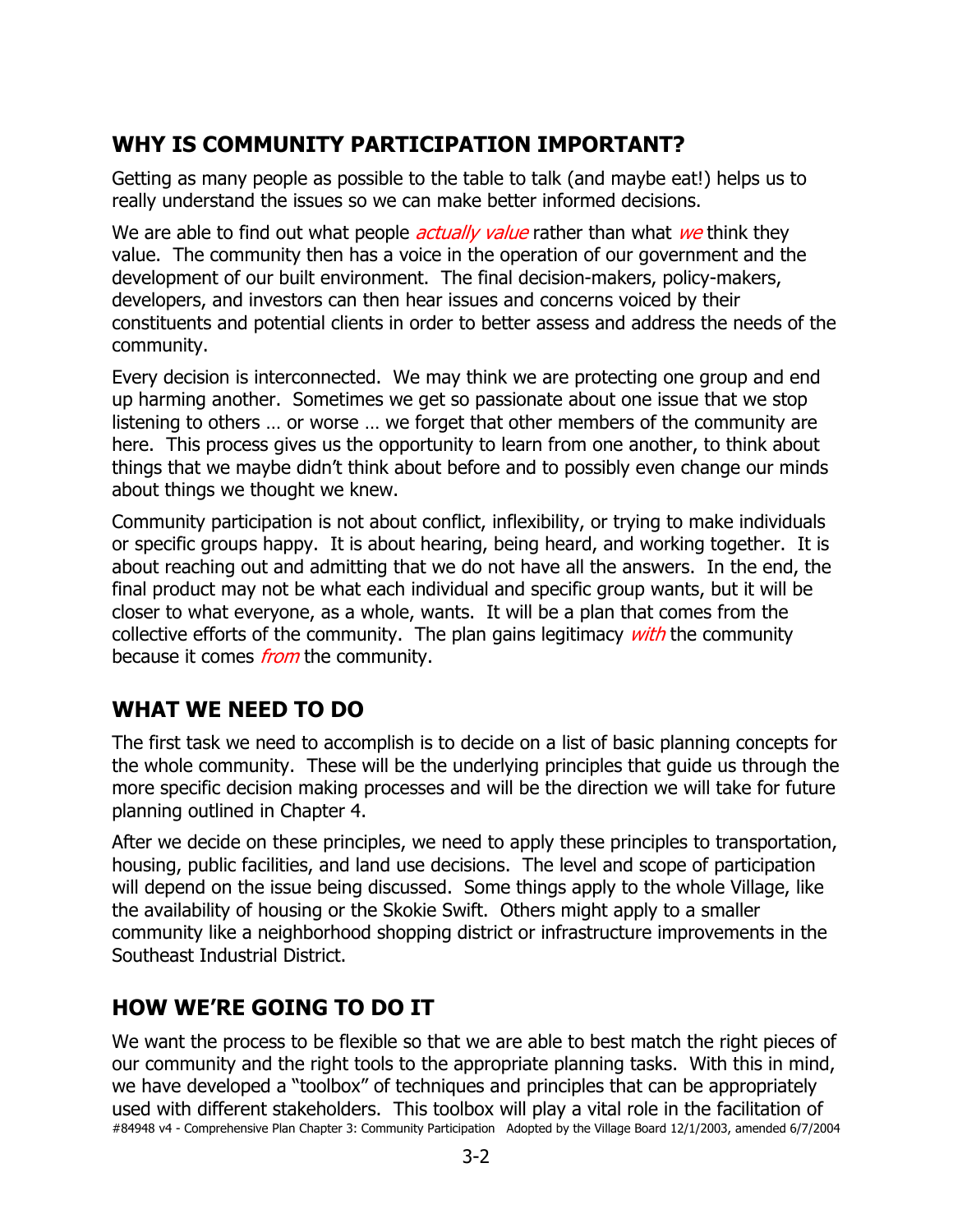community participation, which is important in refining the goals and objectives of the different plans in the larger Comprehensive Plan – the vision of our future.

## **THE TOOLS**

There are several techniques available to facilitate community participation. Depending on the situation, some are more effective than others. All of them will go in our toolbox to be matched with the specific tasks at hand.



Some work significantly better when paired with one or more other techniques. Using just one technique will not always do the trick. It often takes a combination of techniques in the proper order to accomplish our goals.

OK, this is important … the choice of which tool to use is directly related to the issue being addressed, the groups potentially impacted, and the ease and cost of collecting the data. Some forms of participation are more informal in structure, while others are more formal. Are you ready? Here they are:

**Public Hearing –** A meeting before elected or appointed officials, such as the Village Board or Plan Commission, using formal rules of order, and resulting in an official vote or recommendation.

This is the most structured and formal method of participation used in the latter part of the planning process after most information and comments have been gathered and considered. This is a good tool for eliciting commentary and consideration by elected and appointed representatives of the community, and it gives the community's official "stamp of approval" to the plan. This method allows participation by the public, but because it occurs late in the planning process, it is not the best method for gathering the public's opinions for establishing plan goals and objectives, or choosing various alternatives.

**Committee –** A group of people in the community that deal with the planning project from conception to completion. It usually consists of volunteers or appointees who work together with Village Staff and officials, investing considerable time in the process. This tool can be very valuable because committee members develop a high level of investment in the project. Although it does not allow a direct method of participation for all members of the public, a committee should be representative of residents and interest groups. Individuals may voice their views through committee members.

**Focus/Advisory Groups –** A group of community members similar to the committee, but, unlike a committee that meets regularly during the entire length of the process, each focus group typically meets once at an early phase of the process. The focus